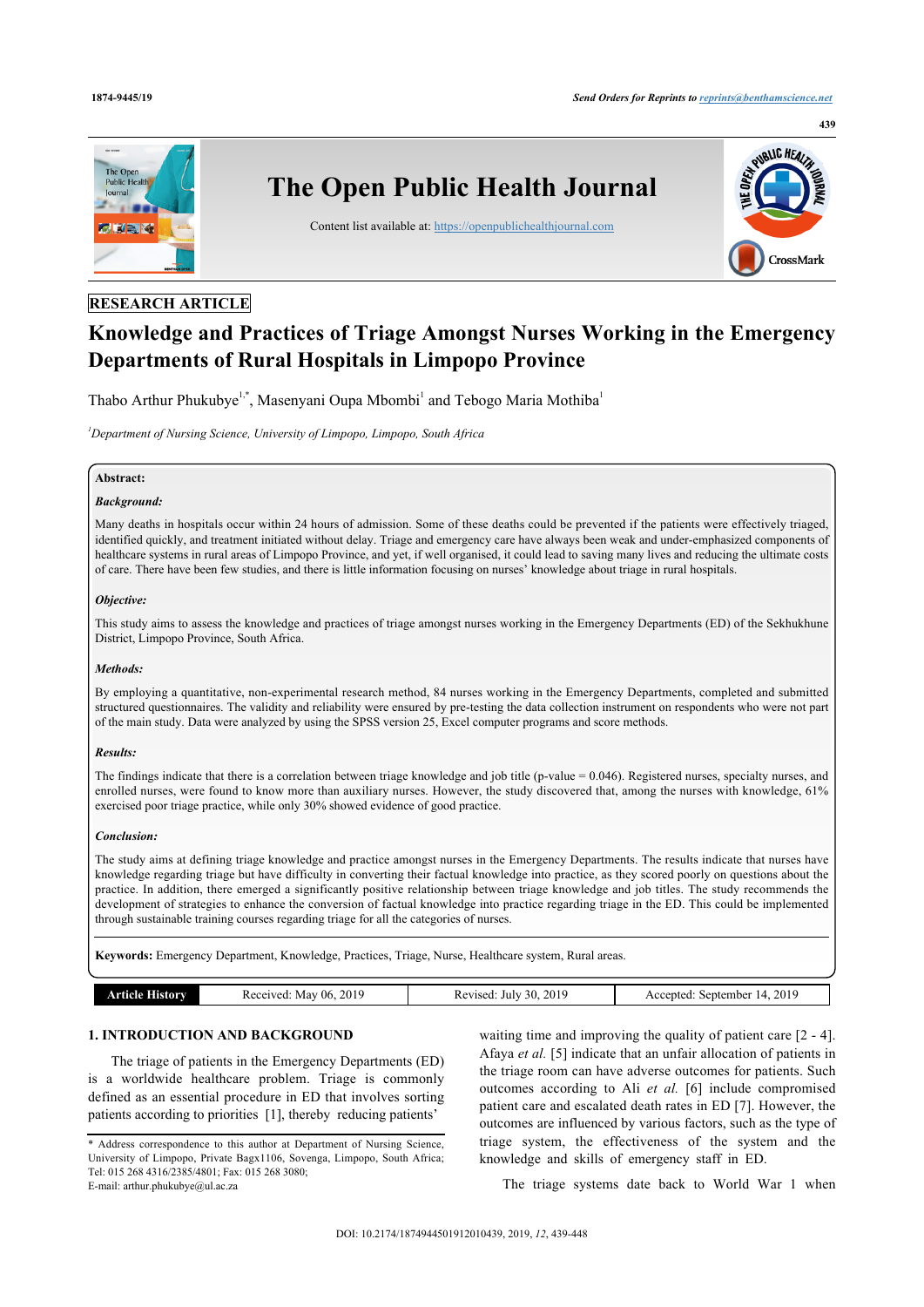military surgeons developed and implemented triage rules to promptly evaluate and categorize wounded soldiers [[8](#page-9-6)]. The Emergency Departments around the world use different triage systems to assess the severity and urgency of incoming patients' conditions and to assign treatment. Triage instruments include the Australian Triage Scale (ATS), the Canadian Triage and Acuity Scale (CTAS), the Manchester Triage System (MTS), the Emergency Severity Index (ESI) [\[9\]](#page-9-7). The CTAS, MTS and ATS, although used widely in European countries, all require extensive training to implement, making their widespread adoption in African settings challenging [\[10](#page-9-8)].

Although many developing countries in Africa did not have any formal triage system to categorise incoming patients in their ED, many countries have adopted a particular system for improving the quality of patient care. For instance, South Africa [[11](#page-9-9)], has developed and validated a triage scale known as the South African Triage Scale (SATS) which is effective in sorting and categorizing patients in the ED. Other African countries, like Botswana, and also some Asian countries (Pakistan) have adopted the system[[12](#page-9-10)]. According to Twomey *et al.* [[13](#page-9-11)], the reasons for using the SATS are that it is simple and easy to use in low-resource clinical settings and is effective in ED. Although the system is easy to use, Soogun *et al.* [[14](#page-9-12)] indicate that the benefits of the system, such as reducing the waiting period for patients and improving patient flow [[8](#page-9-6), [12,](#page-9-10) [15](#page-9-13)], depending on the correct implementation of the tool in hospitals in both urban and rural areas. SATS involves asking for the complaints, looking for clinical signs and measuring vital signs. These results are then used in calculating the Triage Early Warning Score (TEWS) [\[13](#page-9-11), [14\]](#page-9-12).

<span id="page-1-0"></span>Unfortunately, in the South African healthcare environment, human resource constraints do not readily allow for a physician-led triage system or the most-qualified nurses always to be available to perform triage. This is because of a lack of skills and knowledge of specialized healthcare providers in the ED - [[15](#page-9-13)] which is a serious concern. A high staff turnover often results in expertise being lost, which according to Mirhagi *et al.* [[16\]](#page-9-14) affects the effective implementation of the Triage system in ED. According to Goldstein *et al.* [\[17](#page-9-15)], the effectiveness of triage is embedded in the knowledge and skills of the emergency staff. The emergency staff in ED comprises medical doctors, professional nurses, and allied staff members, such as radiographers. This manuscript focuses on nurses. According to Kenneth *et al.* [\[18](#page-9-16)] and Ali *et al.* [\[6\]](#page-9-4), the skills and knowledge of nurses are critical for effective triaging and are a key element for the provision and improvement of quality patient care in ED. However, there is continued concern about the knowledge of triage amongst nurses working in ED. These concerns extend beyond South Africa, to include Pakistan, Dar es Salaam and Ghana [[5](#page-9-3), [6](#page-9-4), [18](#page-9-16), [19\]](#page-9-17).

In Limpopo Province of South Africa, a study conducted by Cimona-Malua [\[20](#page-9-18)] in the Sekhukhune District found that the triage system was inefficient and needed improvement. The study found that patients waited too long to be triaged. To the author's knowledge, there has been no study focusing on the knowledge of triage amongst nurses working in ED in hospitals of rural areas. The ED staff in rural hospitals receive little

training regarding triage of patients. The triage system has always been weak and an under-emphasized component of the health care system in rural areas and yet, if well organised, it could lead to saving many lives and reducing the patient waiting period and the ultimate cost of care. The hospitals in rural areas face serious over crowding in the ED. For this reason, they need an effective triage system with highly skilled and knowledgeable staff. The current authors believe that assessing nurses' triage knowledge will improve triage practices and the quality of patient care in the ED. Therefore, this paper describes the knowledge and practices of triage amongst nurses working in the ED of the Sekhukhune District hospitals.

## **2. MATERIALS AND METHODS**

The study used a quantitative approach, utilizing a crosssectional design that takes place at a specific point in time [\[21](#page-9-19)]. The design was appropriate for achieving the research objective. The design was selected based on the fact that most of the South African studies, such as [[14](#page-9-12), [22,](#page-9-20) [23](#page-9-21)] conducted on triage, used a retrospective design. The current authors wanted to describe the knowledge of triage amongst nurses working in ED using a different design.

## **2.1. Study Site**

According to the National Government of South Africa [[24](#page-9-22)], Limpopo Province has five districts: Sekhukhune, Capricorn, Vhembe, Mopane and Waterberg District. The districts are further divided into local municipalities. The study was conducted in Sekhukhune District, which has five district hospitals, all of which provide 24-hour emergency services to patients in rural areas. Table **[1](#page-1-0)** below shows the total number of hospitals, according to the municipalities of the Sekhukhune District:

#### **Table 1. Sekhukhune district hospitals.**

| <b>Hospital</b>     | Municipality                                       | Total<br>Number of<br><b>Nurses</b> |
|---------------------|----------------------------------------------------|-------------------------------------|
| Dilokong Hospital   | Greater Tubatse Municipality                       | 18                                  |
| Mecklenburg         | Greater Tubatse Municipality                       | 21                                  |
| Jane Furse Hospital | Makhuduthamaga Municipality                        | 25                                  |
|                     | Groblersdal Hospital Elias Motswaledi Municipality | 19                                  |
| Matlala Hospital    | Greater Marble Hall Municipality                   | 22                                  |

#### **2.2. Population**

A total number of 105 nurses (this includes all categories, such as registered/professional nurses, staff nurses and auxiliary nurses) working in the Emergency Departments of the Sekhukhune District Hospitals in Limpopo Province South Africa, constitute the population of the study.

## **2.3. Sample, Sampling Technique and Sample Size**

A simple random sampling was supported by a table from Krejcie & Morgan [[25](#page-9-23)] to determine a sample size of 85 from the total population of 105 nurses in this study. The sample size (85) was then divided by five, the total number of all district hospitals of Sekhukhune as they all had an almost equal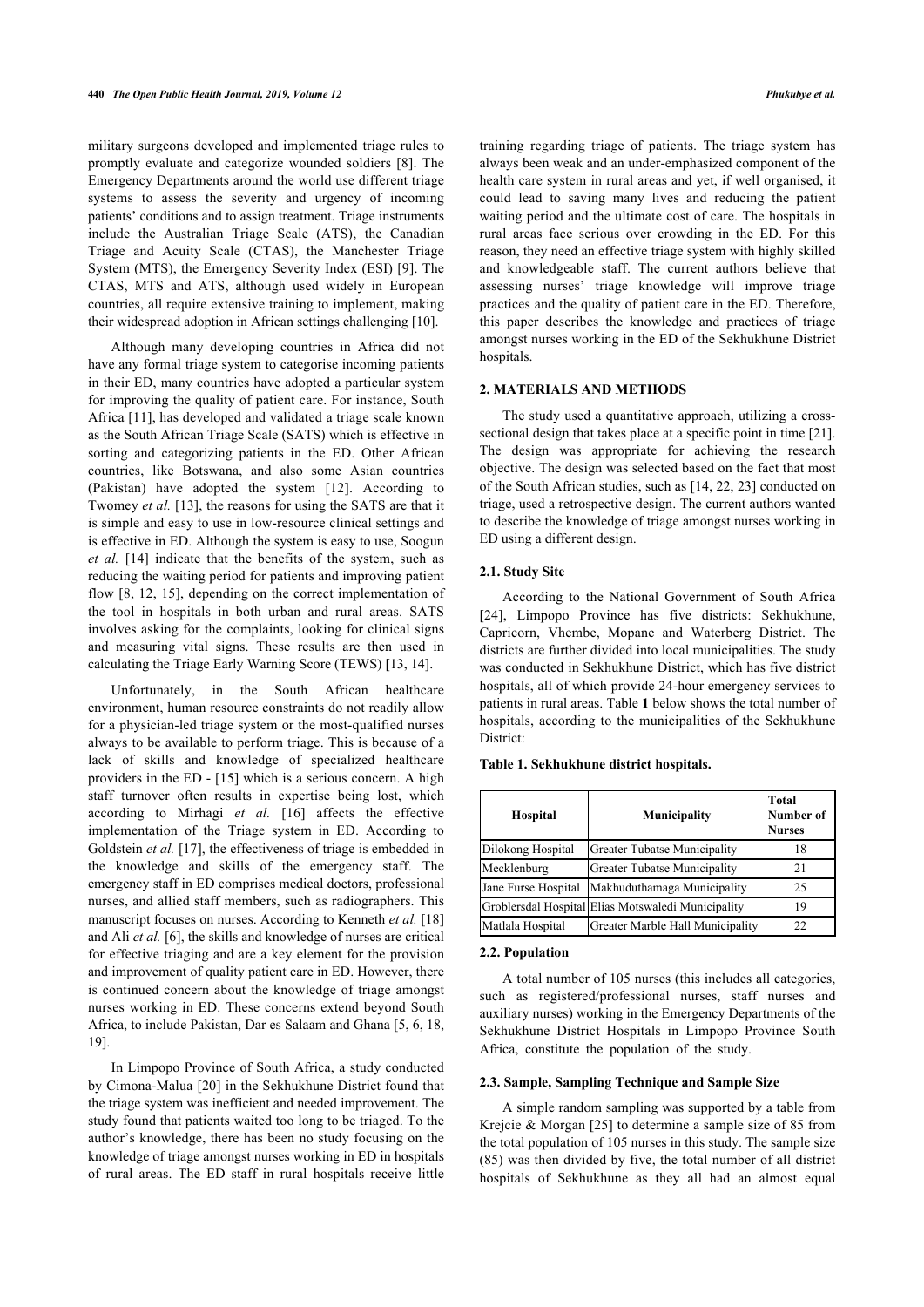number of staff members in their Emergency Departments. The fishbowl technique was used to select respondents randomly. Each number assigned to a respondent was written on a piece of paper and then placed in a container. The researcher then drew a piece of paper, noted the number and replaced the piece of paper to shake again and selected the second and third and so on, until the required number of 17 respondents per hospital was met.

## **2.4. Data Collection**

Turfloop Research Ethics Committee (TREC) gave ethical clearance for the study to be conducted (TREC/372/207: PG). Permission to conduct the study in the hospitals was granted by the Limpopo Department of Health. The Sekhukhune District office gave permission to conduct the study within the district hospitals. The Chief Executive Officers (CEO's) of the five hospitals granted permission to approach nurses working in the ED. The Deputy Nurse Managers and Operational Managers of the ED assisted in arranging dates and a quiet area for the distribution of questionnaires. Data collection dates were arranged at a time when most nurses would be available on duty. For example, ward meeting dates and changing of shift dates, to avoid disturbing the nursing care activities. At the time of data collection, the researcher gave instructions to respondents and informed them the reason for the research and explained the ethics, anonymity and confidentiality of the study. This was repeated in a consent form that the respondents signed before partaking in the study. Data were collected from nurses working in the Emergency Departments of the five hospitals of the Sekhukhune District through structured questionnaires. The researcher took a month to collect data, from 23 July to 24 August 2018. The duration for completion of the questionnaire ranged from 45 to 60 minutes in the private rooms of the five ED of Sekhukhune District Hospitals.

#### **2.5. Data Collection Instrument - Questionnaire**

The questionnaire consisted of 3 sections: Section A - Demographic data, B - Triage knowledge and C - Triage practice and waiting-time. The questionnaire was only available in English. The instrument was developed from the literature review, as published and tested instruments on the topic were not available for this study.

## **2.6. Reliability and Validity of the Research Instrument**

The validity was safeguarded by grounding the questionnaire in existing scientific knowledge obtained from the literature. A panel of experts in the field were consulted to validate the appropriateness and accuracy of the questionnaire. Face validity was ensured by giving the questionnaire to the researcher's supervisor and co-supervisor. The content validity of the questionnaire was ensured through an extensive review of the literature to check that the content of the instrument would achieve the objectives of the study. The supervisor and co-supervisor in the Nursing Department, Senior Degrees' Committee members of the University, and the Turfloop Research Ethics Committee (TREC) reviewed the questionnaire to ensure content validity and changes were made in line with their recommendations. Reliability was enhanced by checking and testing the questionnaires during pre-testing. The main drive of the pilot study was to allow the researcher to amend or correct the research instrument tool before the actual data collection process. Pre-testing was done in the Emergency Department of a hospital that was not part of the main study.

## **3. ANALYSIS**

Data were analysed using the IBM Computer program Statistical Package for the Social Sciences (SPSS version 25) and the Microsoft Excel programme with the help of the University of Limpopo statistician. The descriptive and inferential statistics were used to correlate the variables. The descriptive variables are often used to describe the average of a variable in a population [\[26](#page-9-24)]. The Chi-square and crosstab analyses were carried out to calculate the relationship between the demographic factors and the knowledge and practices of triage amongst nurses in the Emergency Departments. A mark sheet was used to analyze questions relating to the knowledge and practices of triage amongst nurses working in the ED of the Sekhukhune District hospitals.

## **4. PRESENTATION OF RESULTS**

As the data collection instrument was divided into 3 sections, the presentation of the results followed the format of the instrument, that is, Section A shows findings on the demographic variables of the respondents, while sections B and C describe the knowledge and practices of triage amongst nurses in the Emergency Departments.

## **4.1. Demographic Profile of the Participants**

The demographic information and their relevance to the studied problem are charted below:

## *4.1.1. Gender Distribution*

Fig. (**[1](#page-5-0)**) presents the gender of the participants. The study indicates that most of the participants in this study are female, 73%, and 27% males. This indicates that the Emergency Departments where data was collected were dominated by females, which might be because the nursing profession is predominantly female.

#### *4.1.2. Age Distribution*

Most of the respondents in this study (51%) were between the ages of 35 and 49, followed by those in the age group of 20-35 (37%). This indicates that nurses in the Emergency Departments represent the most active working age group, as the oldest were the fewest with 12% (Fig. **[2](#page-6-0)**).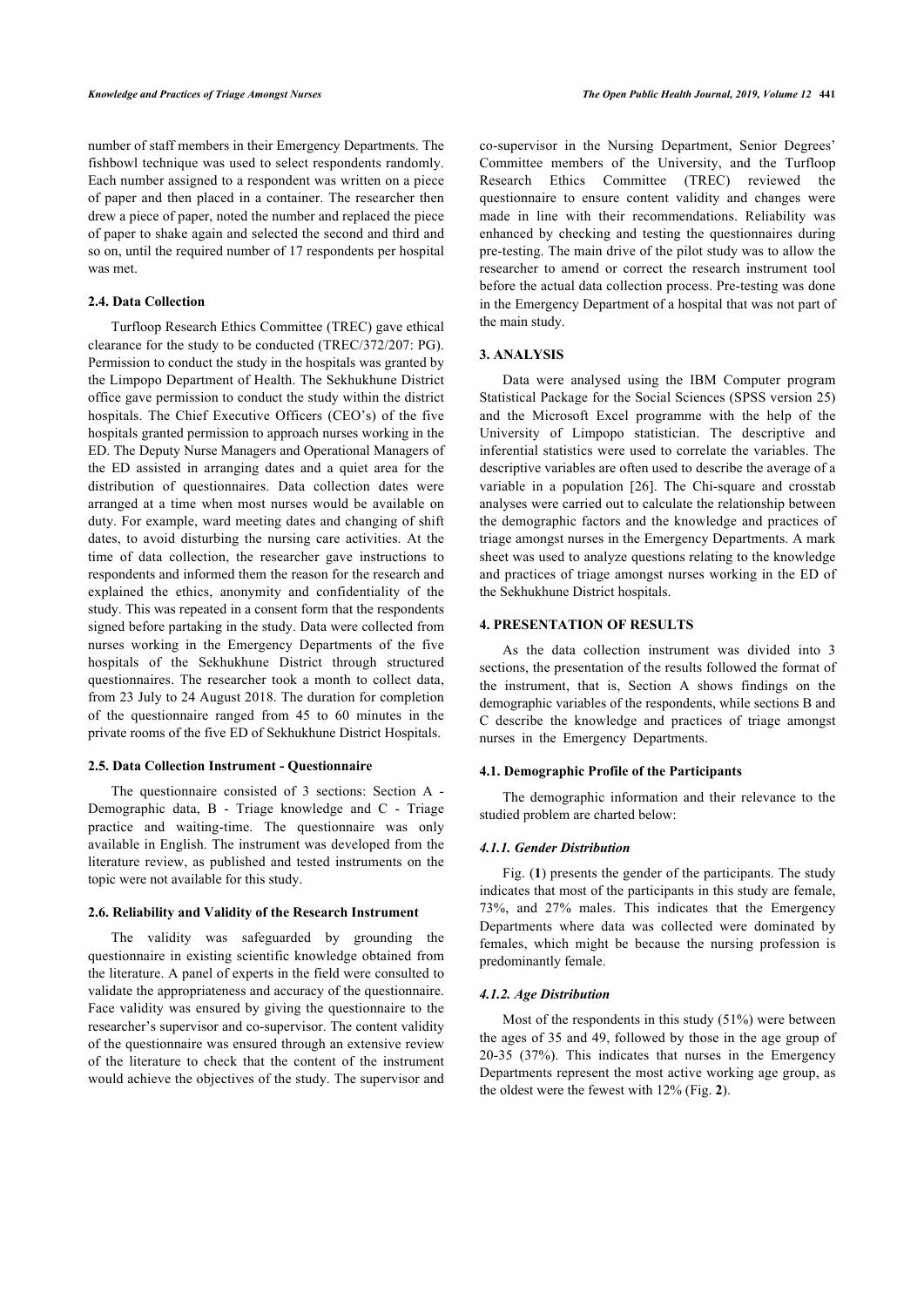

## Fig. (1). Gender distribution.



**Fig. (2).** Age distribution.



**Fig. (3).** Job titles of nurses.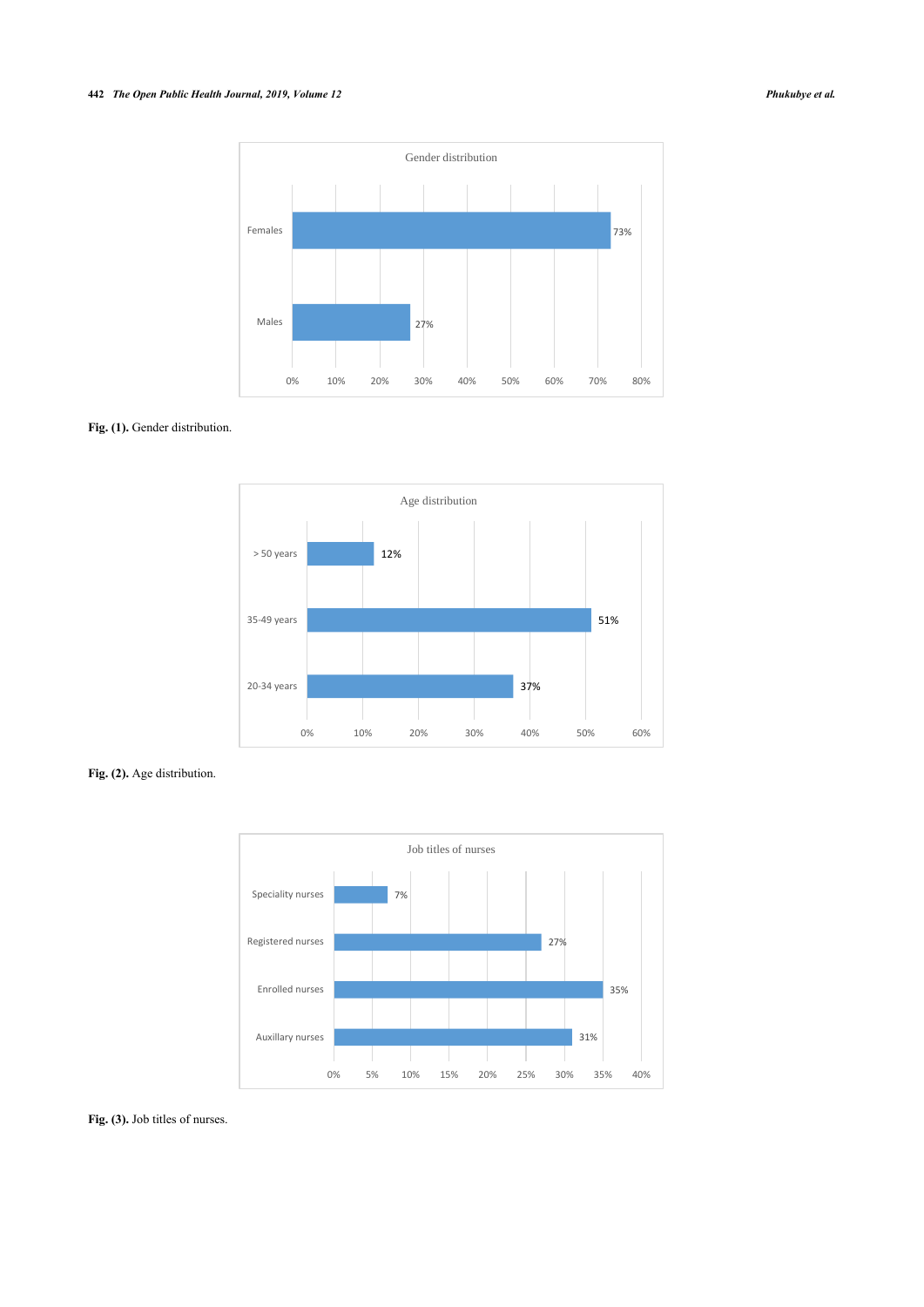## *4.1.3. Job Titles of Nurses*

Enrolled nurses formed the largest category of participants with 29 (35%), followed by auxiliary nurses with 26 (31%). This indicates that there is a shortage of registered nurses (27%) and specialty nurses (7%) in the Emergency Departments. These categories are the ones most needed in the Emergency Departments because of their knowledge, the scope of practice and triage, as physician-led triage is difficult in South Africa because of the shortage of physicians.

All nursing personnel are eligible to triage in the Emergency Departments despite their job titles, but in this study, auxiliary nurses are the second largest population with 31%, after enrolled nurses with 35%. This is a concern as the auxiliary nurses are the group that is mostly delegated to triage due to a shortage of registered and specialist nurses, meanwhile they have been shown in this study to be the group with deficient triage knowledge and practice (Fig.**3**).

## *4.1.4. Qualifications of Nurses*

Most of the participants in this study have certificates (51%). This is because the majority of the respondents in this study were enrolled nurses (35%) and auxiliary nurses (31%), and these groups have one-year and two-year nursing certificates. Nurses with diplomas made up 25% compared with 6% of those possessing degrees. This might be because nursing colleges have a greater intake and output of nursing graduates than universities do (Fig. **[4](#page--1-0)**).

## *4.1.5. Years of Experience*

With years of experience, the most experienced nurses, with more than 10 years of working experience, were the fewest at 22% followed by the experience of 0 - 4 years and 5 -10 years, each scoring 39% (Fig. **[5](#page--1-0)**).



Fig. (4). Oualifications.



**Fig. (5).** Years of experience.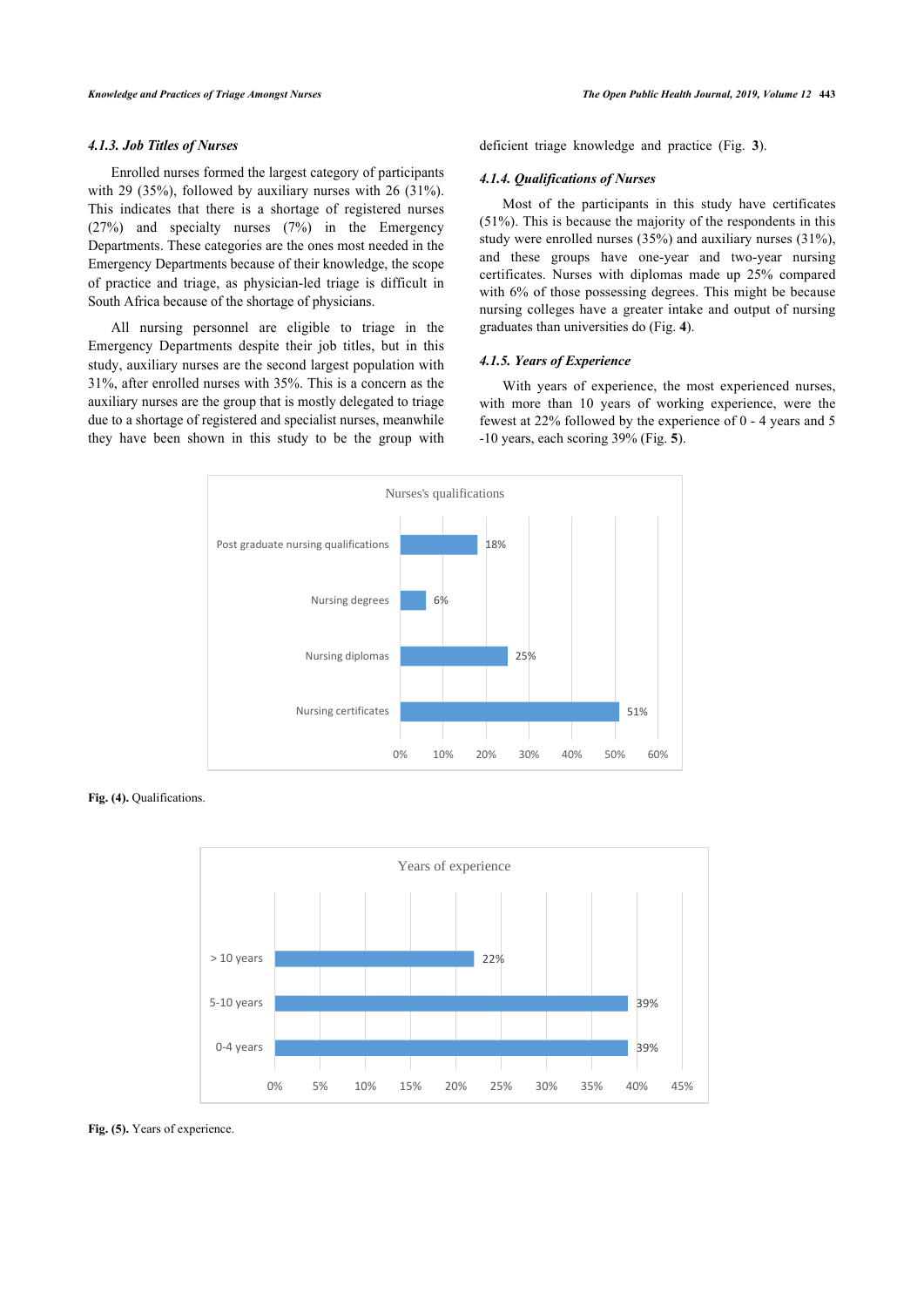## *4.1.6. Triage Training*

The study reveals that most participants (74%) had neither formal nor in-service training in triage as compared with 19% with triage training. Only 1% had basic life support training, and 5% had attended emergency nursing courses, necessary for quality emergency care. One percent (1%) had a Masters' in Medical Statistics, which is irrelevant for emergency patient care (Fig. **[6](#page--1-0)**).

The demographic results indicate that most of the respondents in this study were female, 73%, with males making up only 27% of the gender variable. Most of the respondents in this study (52%) were between the ages of 35 and 49, followed by those in the age group of 20-35 (39%). This indicates that nurses in the Emergency Departments were mostly part of the active working-age group, as the oldest were the fewest with 8%. Enrolled nurses form the largest category of the respondents with 29 (35%), followed by auxiliary nurses with 26 (31%). This indicates that there is a shortage of registered nurses (27%) and specialty nurses (7%) in the Emergency Departments. These categories are the ones most needed in the Emergency Departments because of their

knowledge and scope of practice in triage, particularly because physician-led triage is difficult to implement in South Africa because of the shortage of physicians. Most of the respondents in this study have certificates (52%), other than a degree certificate in nursing. This is because the majority of the respondents in this study were enrolled nurses (35%) and auxiliary nurses (31%) and these groups have one-year and two-year nursing certificates. Nurses with diplomas were 18% compared with 5% of those possessing degrees. This might be because nursing colleges have a greater intake and output of nursing graduates than universities do. The majority of the respondents (40%) had less than five years of experience in the Emergency Departments, those with 5-10years of experience make up 38%, and the most experienced were the fewest, with only 18%. In this study, most of the participants (74%) had neither formal nor in-service training in triage.

#### **4.2. Triage Knowledge**

Fig. (**[7](#page--1-0)**) indicates that 61% of the respondents were knowledgeable about triage, whereas 39% demonstrated insufficient knowledge.



<span id="page-5-0"></span>**Fig. (6).** Triage training.



**Fig. (7).** Triage knowledge.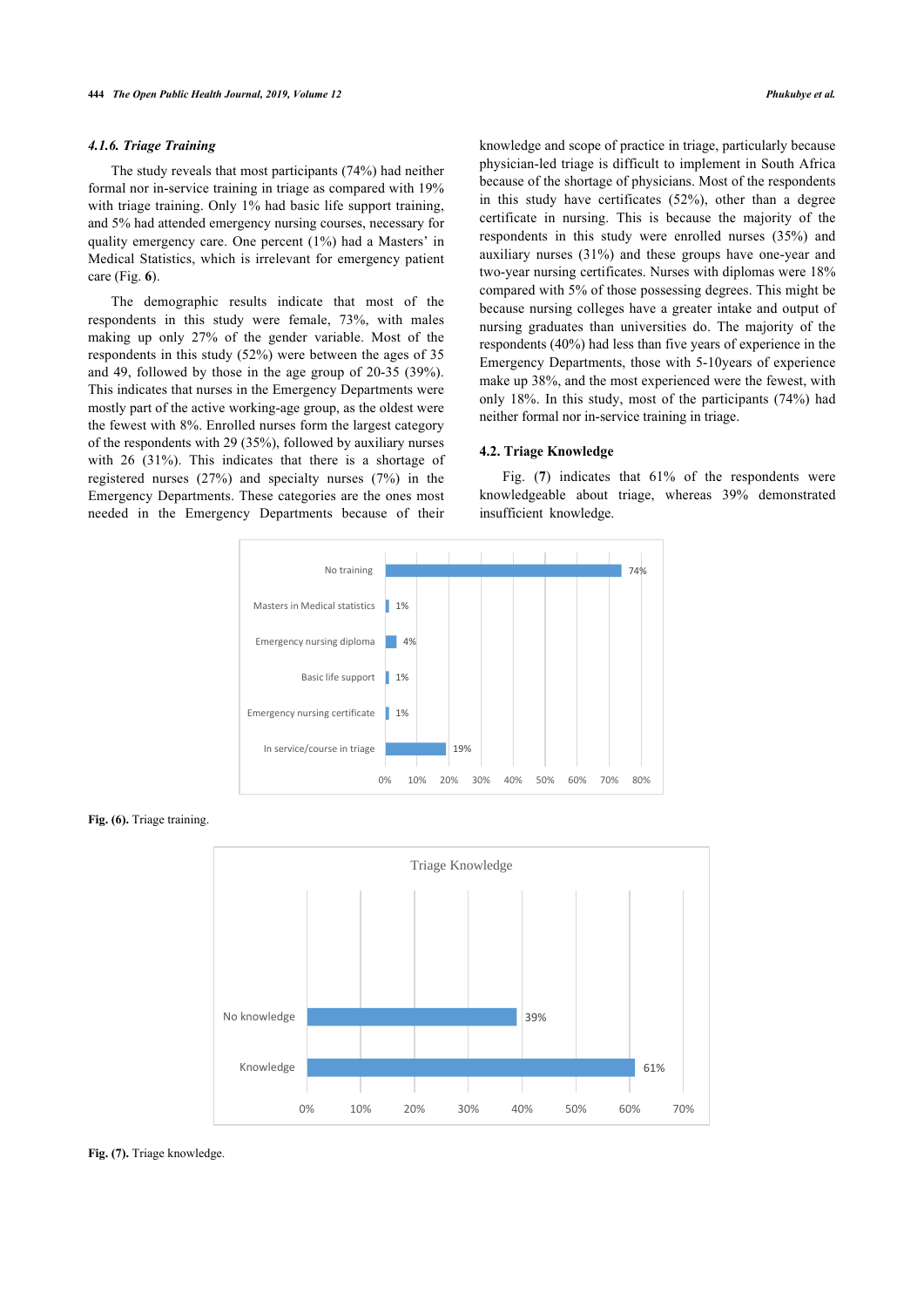<span id="page-6-0"></span>

Fig. (8). Practices of triage.

#### **4.3. Triage Practices**

Fig. (**[8](#page--1-0)**) below demonstrates the results of the practices of triage related to the study objective.

Sixty-one percent of the respondents demonstrated to bad triage practice despite showing greater knowledge of triage. This might be because 39% of respondents had less than 4 years of working experience in the Emergency Department and 74% were not trained in triage. 9% of respondents did not have a triage system hence they did not answer the section about triage practice

## **5. DISCUSSION OF RESEARCH RESULTS**

#### **5.1. Gender and Age Distribution**

This study reveals that 73% of the nurses were female compared with only 27% of males. This could be because the nursing profession is primarily dominated by the female gender. There was no statistical association between the variables, gender and age, on triage knowledge. The p-values were 0.128 and 0.213 respectively. This means that both males and females had the same triage knowledge, regardless of their gender or age. This is consistent with the study by Manoharan *et al.* [[27](#page-9-25)], where the gender and age variables had no statistical significance

Most of the nurses in this study (51%) were between the ages of 35 and 49, followed by 37% between the ages of 20 and 34 years and, lastly, 12% were older than 50 years. These indicate that most of the participants in this study were of the active-working age group, less than 50 years of age. This is the age group that is expected to perform better in the Emergency Departments.

## **5.2. Job Titles**

Enrolled nurses made up the largest category with 29 (35%), followed by auxiliary nurses, with 26 (31%). This indicates that there is a shortage of registered nurses (27%) and specialty nurses (7%), not only within the Emergency Departments but in the nursing fraternity as a whole. Registered and specialist nurses are urgently needed in the

Emergency Departments because of their knowledge and the scope of practice of triage. Physician-led triage is a challenge in South Africa because of human resource constraints. According to Goldstein *et al.* [[17](#page-9-15)], to compensate for the lack of highly qualified and experienced nurse practitioners in triage, SATS was designed to be used by auxiliary and enrolled nurses as well. All nurses are eligible for triage in the Emergency Departments, regardless of their job titles. In this study, auxiliary nurses are the second largest population with 31%, after enrolled nurses with 35%. Auxiliary nurses are mostly delegated to triage rooms and this is a cause of concern as this study has shown that they have poor triage knowledge and can't practice efficiently. There is a positive association between triage knowledge and job titles. Enrolled nurses, registered nurses, and specialty nurses know more than auxiliary nurses, p-value ( $P = 0.046$ ). According to SATS, an auxiliary nurse must seek the advice of an experienced registered nurse in triage. For example, when triaging babies and other complicated cases.

## **5.3. Nurses' Qualifications**

Most of the participants in this study had certificates (51%). This is because the majority of the participants were enrolled nurses and auxiliary nurses . These categories of nurses have one-year and two-year nursing certificates. Twenty-five percent (25%) of the nurses had diplomas, compared with the 6% possessing degrees and 18% with postgraduate nursing qualifications. This could be because nursing colleges have a greater intake and output of nursing graduates than universities in South Africa.

## **5.4. Years of Experience**

The most experienced nurses, with more than 10 years of experience, were the fewest with 22%, while those with less than five years and 5-10 years were equal, both scoring 39%. Thirty-nine percent (39%) of the participants had less than 5 years and 5-10 years of working experience respectively, yet their triage knowledge was good (61%). Despite that, only 30% of participants in this study demonstrated good triage practice and 30% of the participants with good triage practice came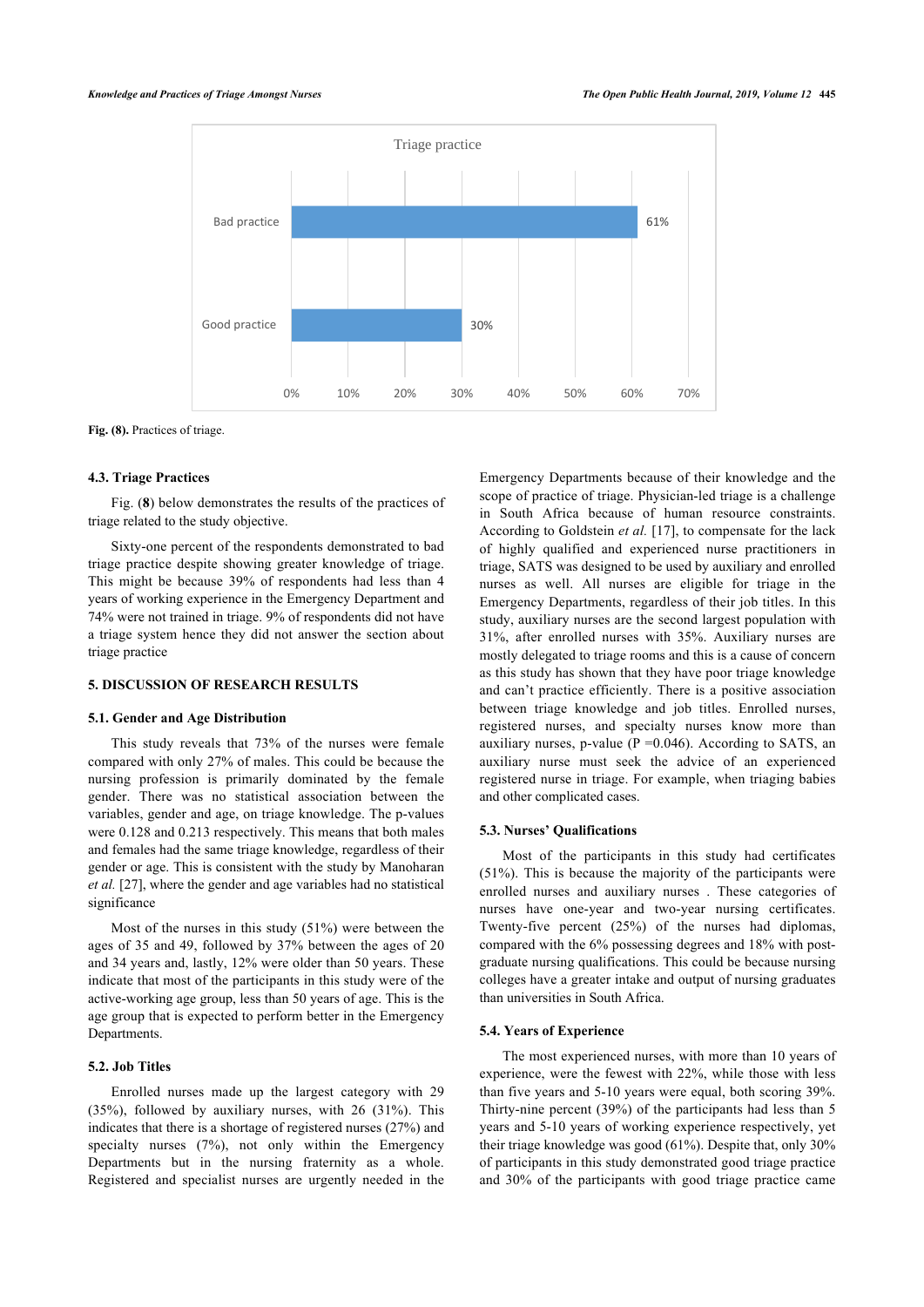from the 22% of the most experienced nurses with more than 10 years of working experience in the Emergency Departments. According to Benner's [[28](#page-9-26)] theory on the five stages of skill acquisition, one needs to have at least three years or more of working experience in the same job environment to be competent. The job titles of nurses in this study indicate that the lower category of nurses including auxiliary nurses, scored poorly on triage knowledge and practice. They make up 31% of the participants. According to Kerie *et al.* [\[29](#page-9-27)], in the study assessing levels of triage skills and associated factors among emergency nurses in Addis Ababa, Ethiopia; nurses demonstrated moderate triage skills (52.9%). Triage training, knowledge about triage and educational levels reflected a significant relationship with triage practice (p=.002). This is consistent with the findings of this study, where only enrolled nurses, registered nurses and specialty nurses demonstrated better triage knowledge than auxiliary nurses whose level of education is the lowest of the three nursing categories.

#### **5.5. Triage Knowledge, Experience, and Practice**

Sixty-one percent (61%) of participants in this study demonstrated good triage knowledge which is consistent with the study conducted by Afaya *et al.* and Ali *et al.* [[5](#page-9-3), [6](#page-9-4)], where the studies revealed that 62.6% of the respondents were knowledgeable about triage because they correctly answered more than 50% of the questions in the self-administered questionnaires in the Emergency Departments of hospitals in Tamale, Metropolis, Ghana. In the study of Ali *et al.* [\[6\]](#page-9-4) 69% of the participants in Pakistan had poor triage knowledge. This is consistent with the study conducted by Kenneth *et al.* [\[18](#page-9-16)] on the assessment of knowledge of triage amongst nurses working in the Emergency Departments of Dar es Salaam, Tanzania, where only 33% of the participants were not knowledgeable about triage. In addition, 13% of the participants reported that although they had attended workshops, there had been a lack of information and protocols on how to triage patients. Fifty-two percent (52%) demonstrated poor triage practice as they could not allocate appropriate triage categories. These results are congruent with the results of the present study, where 61% of the participants demonstrated poor triage practice.

Interestingly, although most of the participants in this study (61%) had good triage knowledge, they scored poorly in the practice of triage skills as they failed to follow the first three steps in triaging a patient in the Emergency Departments, according to the South African Triage Scale (SATS). These findings contradict the findings of Duko *et al.* [\[30](#page-9-28)] where triage skills were better while triage knowledge was of a low level. The study by Kerie *et al.* [\[29\]](#page-9-27), and many previous studies reveal that there is a strong positive relationship between triage knowledge and practice. However, according to Considine *et al.* [[4](#page-9-2)], having only knowledge about triage does not always yield good triage practice or skills because knowledge is factual, and the acquisition of factual knowledge is not necessarily associated with behaviour change in terms of practice and clinical decisions. This was evident in this study.

This study found that 74% of the participants had not attended triage training or in-service workshops while 19% had received triage training. These findings are consistent with the

study by Mucktar & Fadlallah [\[30\]](#page-9-28). In their study, They assessed nurses' knowledge of triage systems in the emergency departments in a public hospital in Khartoum and found that only 17% of the participants had received triage training.

According to Duko *et al*. [\[31](#page-9-29)], training on triage has a significant correlation with triage skill and practice. Their study found that triage knowledge and practice were further affected by the working experience of nurses, their educational status, triage training, and triage experience. In the current study, nurses' triage skills or practices were poor which could be attributed to the fact that nurses were not trained in triage, the majority had less than 5 years of working experience and little education Most of them were auxiliary nurses and enrolled nurses whose educational qualifications were low. However, the results showed no significance except for job titles which are related to educational status as registered and specialist nurses have higher qualifications. A study conducted by Hammad *et al.* [[32\]](#page-9-30) reveals that just over half (50.8%) of the participants from 13 tertiary hospitals in Changsha, China, reported receiving dedicated triage training provided by their employers (38.6%), an education organization (30.7%) or a conference  $(26.1\%)$ . Approximately, half of them  $(53.2\%)$ reported using formal triage scales. It is a huge concern within the nursing profession that the level of care in the Emergency Departments is deteriorating due to ineffective triaging.

Formal training in triage improves the effectiveness of triage nurses and, with improved confidence, nurses are more prepared to triage effectively (Rahmati *et al).* [\[33\]](#page-9-31). Another strategy is to train nurses in the field of triage on a continuous basis. The study by Rahmati *et al.* [\[33\]](#page-9-31) on the knowledge of triage indicates that most nurses scored poor marks on triage knowledge but that their marks improved after triage training. However, they scored poor marks again after six weeks. This indicates that continued education on triage is necessary to maintain efficient and up-to-date triage skills. Findings by Tilahun[[34](#page-9-32)] on the knowledge and triaging among nurses working in the emergency department of a government hospital in Addis Ababa, Ethiopia, suggest that there training is inadequate and nurses working in the emergency department have little knowledge. Hence, they need continuuous education and training in order to improve their triage skills and practices. Nine percent of the participants did not respond to questions on triage practices, they did not practice it within their Emergency Department. Further studies could be conducted to explore the reasons behind the challenges of practicing triage.

The study conducted by Naidoo [[35](#page-9-33)] on the evaluation of the emergency care training workshops in the province of KwaZulu-Natal, South Africa, has revealed that participants felt that their knowledge and skills improved significantly across all modules ( $p \le 0.001$ ). The mean difference across all modules; pre-workshop compared with post-workshop was -1.22 (95% confidence interval: -1.45; -0.99), which is statistically significant. Knowledge significantly improved post- triage workshops for both doctors and nurses, the nurses' mean scores were higher than the doctors'. Many of the participants suggested that simulations and workshops should be conducted at each hospital more often to enhance triage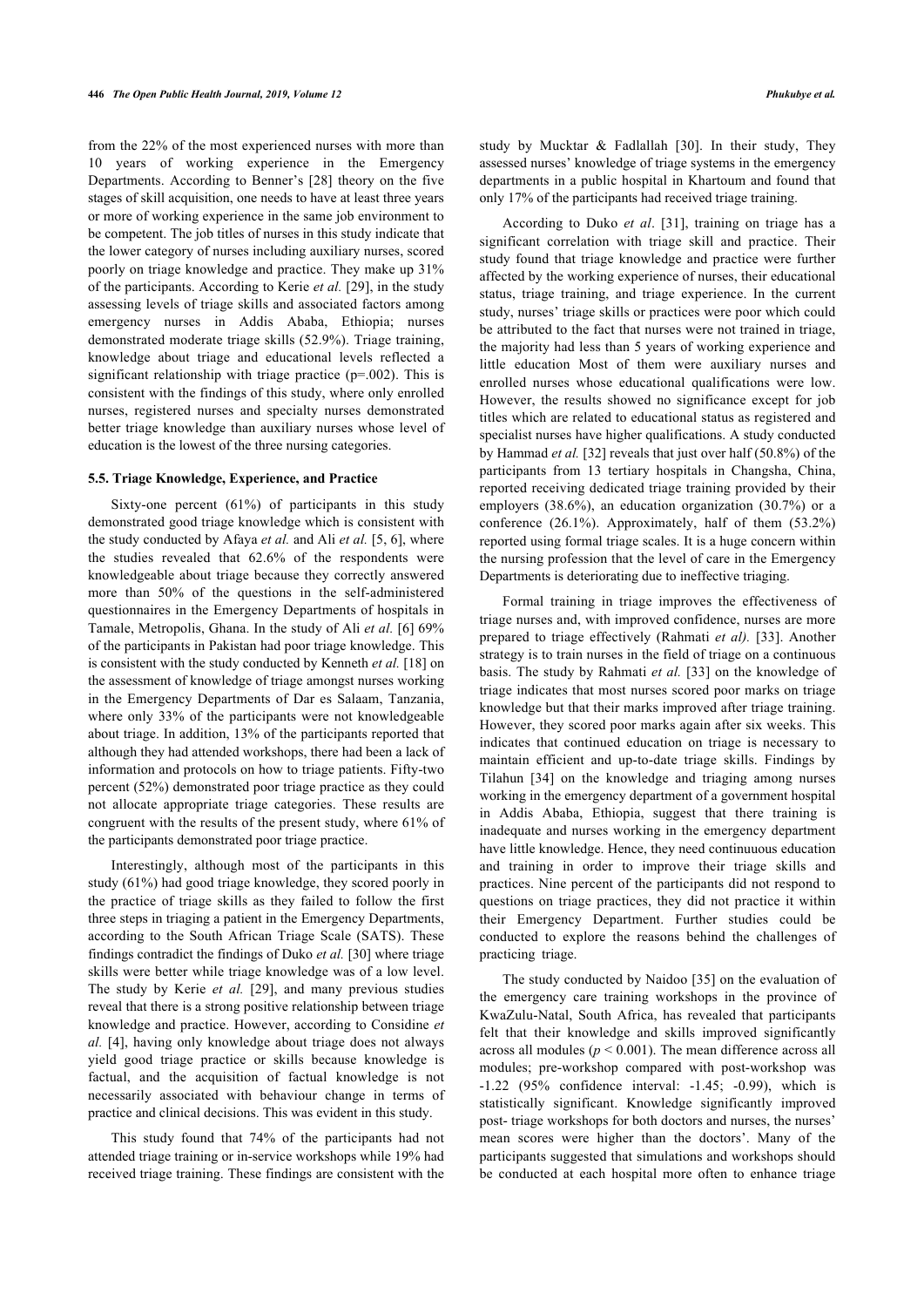knowledge and practice (Naidoo [[35\]](#page-9-33)). The results of the study conducted by Asgari *et al.* [[36](#page-9-34)] showed no significant relationship between work experience, gender and age with the level of knowledge and the practice of triage. However, there was a significant relationship between knowledge and the practice of triage in nurses with nursing education. In the current study, nurses with the lowest qualifications; auxiliary nurses were found to have little knowledge of triage and did not practice it in the Emergency Departments. Furthermore, Asgari *et al.* [[36](#page-9-34)] added that nurses' knowledge of triage was greater than the level of practice. This indicates that their theoretical knowledge is greater than their practical knowledge. This finding coincides with the finding in the current study where nurses were found to be knowledgeable about triage (61%) but poor in its practice. Only 30% demonstrated good triage practice.

Findings by Fathoni *et al.* [[2](#page-9-1)] support the findings of this study. Knowledge, experience, or training alone are not enough to yield accurate clinical decisions. Due to which, 61% of the participants scored poorly on triage practice: they had not received training and 40% had less than 4 years of working experience in the Emergency Departments. According to Benner's [[28\]](#page-9-26) theory of five stages of skill acquisition, most of the nurses in this study (40%) were at a competent level of skill acquisition, in terms of years of experience. More proficient and expert nurses are needed for triage. The integration of different types of knowledge results in knowledge that is applicable to a range of clinical situations and practice. A proficient nurse, according to Benner's theory, perceives the situation as a whole, not in parts, whereas an expert nurse has a deep connection and understanding of the situation. Only one study disputes the notion that factual knowledge improves triage practice or decision-making [\[2\]](#page-9-1).

## **CONCLUSION**

This study aims to define triage knowledge and practice of nurses in the Emergency Departments. The results indicate that nurses know about triage but have difficulty in converting factual knowledge into practice, as they scored poorly in practice. The authors recommend the development of strategies to enhance the conversion of factual knowledge into practice regarding triage in ED. In addition, there was a significantly positive relationship between triage knowledge and job titles, with auxiliary nurses having less knowledge. The study recommends a sustainable training programme to enhance both knowledge and practice for all categories of nurses.

## **ETHICS APPROVAL AND CONSENT TO PARTICIPATE**

Ethical clearance to conduct the study was given by the University of Limpopo Turfloop Research Ethics Committee, (TREC/372/2017: PG). The permission to conduct the study in hospitals was granted by the Limpopo Province, Department of Health Research Ethics Committee, and the Sekhukhune District office.

## **HUMAN AND ANIMAL RIGHTS**

Not applicable.

## **CONSENT FOR PUBLICATION**

The participants were informed about the topic, purpose, and objectives of the study and their rights to participate and/or withdraw from the study should they wish to do so without being victimized. They were also informed about the risks and the benefits of the study. All participants were made aware that if any emotional or psychological distress was caused as a result of the study, they would be referred to a counselor since all the hospitals have registered counselors. The respondents received all the information before they voluntarily signed a consent form. The study was explained to the respondents briefly and their permission was taken to administer the questionnaire. The questionnaires were only given to those who agreed to participate and no one was pressurized to participate. The anonymity of the respondents was ensured by not including the respondents' names on the questionnaires. This was done to ensure that the responses could not be linked with the identity of the participants. The confidentiality of the respondents was further ensured by not divulging information about the study to anyone who was not directly linked with the study. The participants completed the questionnaire in a private room and signed consent forms which were kept under lock in a safe place and are supposed to be destroyed five years after the completion of the study.

## **AVAILABILITY OF DATA AND MATERIALS**

Due to confidentiality issues, it is not permitted to share the data.

## **FUNDING**

None.

## **CONFLICT OF INTEREST**

The authors declare no conflict of interest, financial or otherwise.

## **ACKNOWLEDGEMENTS**

To the University of Limpopo Nursing Department staff, your energy and commitment to developing students in research gave me the courage and drove me to accomplish my goal.

To the Department of Health, Limpopo Province and Sekhukhune District, thank you for granting me permission to conduct the research study at your healthcare institutions.

To all the nurses working in the Emergency Departments of Mecklenburg Hospital, Dilokong Hospital, Fane Furse Hospital, Matlala Hospital and Groblersdal Hospital, who participated in this study, thank you for your co-operation and willingness to offer data by completing the questionnaires.

To the statisticians, Mr. Peter Letsoalo and Mr. Peter Mphekgwana, thank you for your assistance and direction with data analysis.

To the editor, Sue Matthis, thank you for providing editorial assistance.